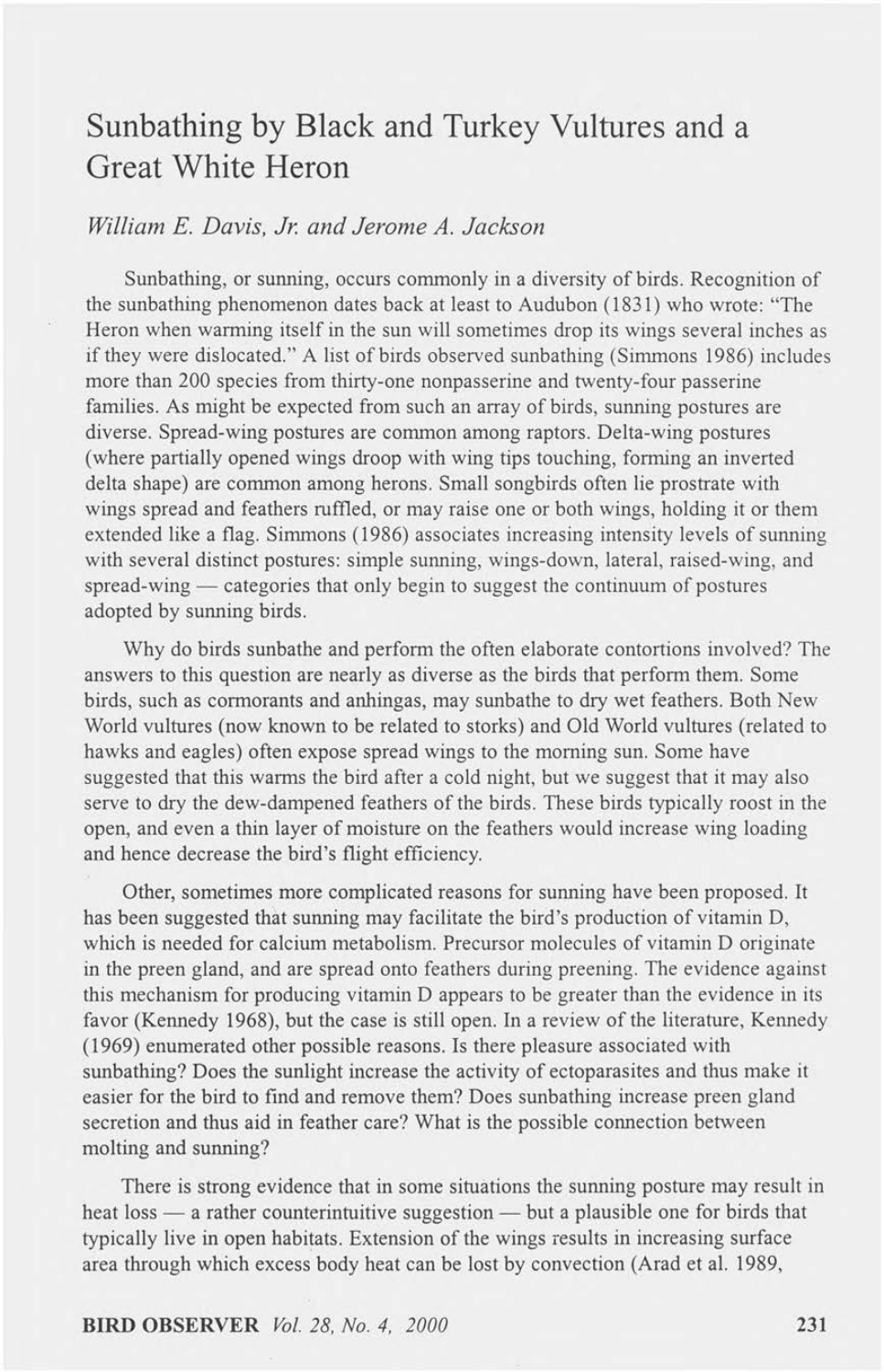Eliassen 1963). Hauser (1957) classified this as compulsory sunbathing to contrast it to the voluntary sunbathing associated with sunning for warming or other reasons. Large raptors and other large birds often assume a spread-wing posture facing the sun when they are experiencing heat stress and are panting to aid in cooling (Cade 1973).



Figure 1. Immature Turkey Vulture, photograph by WED

Clearly, sunbathing is performed by birds under a wide variety of circumstances and stimuli, and hence is a complex phenomenon that may have a variety of functions. What follows is a description of four instances of sunbathing by birds — two that William Davis (WED) recorded in Florida, one that Jerome Jackson (JAJ) recorded in Mississippi, and another that he recorded in Florida. Three involved warming, and the other probable heat loss.

Turkey Vulture (Cathartes aura). In March 1996, near Monroe Station in the Florida everglades, WED photographed a Turkey Vulture in full spread-wing posture, including a fully farmed tail (Figure 1). It was midmoming, and the sun was full on the vulture's back. In March 1998, JAJ observed an adult Turkey Vulture from 8:00 a.m. to 10:00 a.m. as it sunned atop a dead stub in Everglades National Park, Florida. During this time the bird held the full spread-wing posture with its back to the sun, but gradually rotated its body to follow the rising sun, maximizing the exposure of back and wings to the sun.

**B lack Vulture** *(Coragyps atratus).* In April 1978, at Noxubee National Wildlife Refuge in east Mississippi, JAJ photographed several Black Vultures that were surming and preening as they faced into the early morning sun. The bird shown in Figure 2 displays a typical partially opened wing posture with neck, back, and wing covert feathers raised as the bird preens scapular feathers. Some individuals drop their wings even more, such that they approach the delta wing posture.

Typically, Black and Turkey vultures roost until midmoming, when the thermals provide better lift, and sunbathe for several minutes before departing (Rabenold 1983). Full spread-wing and delta-wing postures for the Black Vulture have been previously reported (Kushlan 1973), although it was not specified whether the vultures were facing or presenting their backs to the sun. Kushlan stated that the sunning postures were assumed soon after the sun first shone on the birds in early morning, and suggested that the function of the sunning was heat acquisition. Heath (1962) reported that for fifteen to thirty minutes prior to morning flight a Turkey Vulture typically perches with its back to the sun, with back feathers raised. He also suggested that such behavior may supplement metabolic heat to raise the bird's body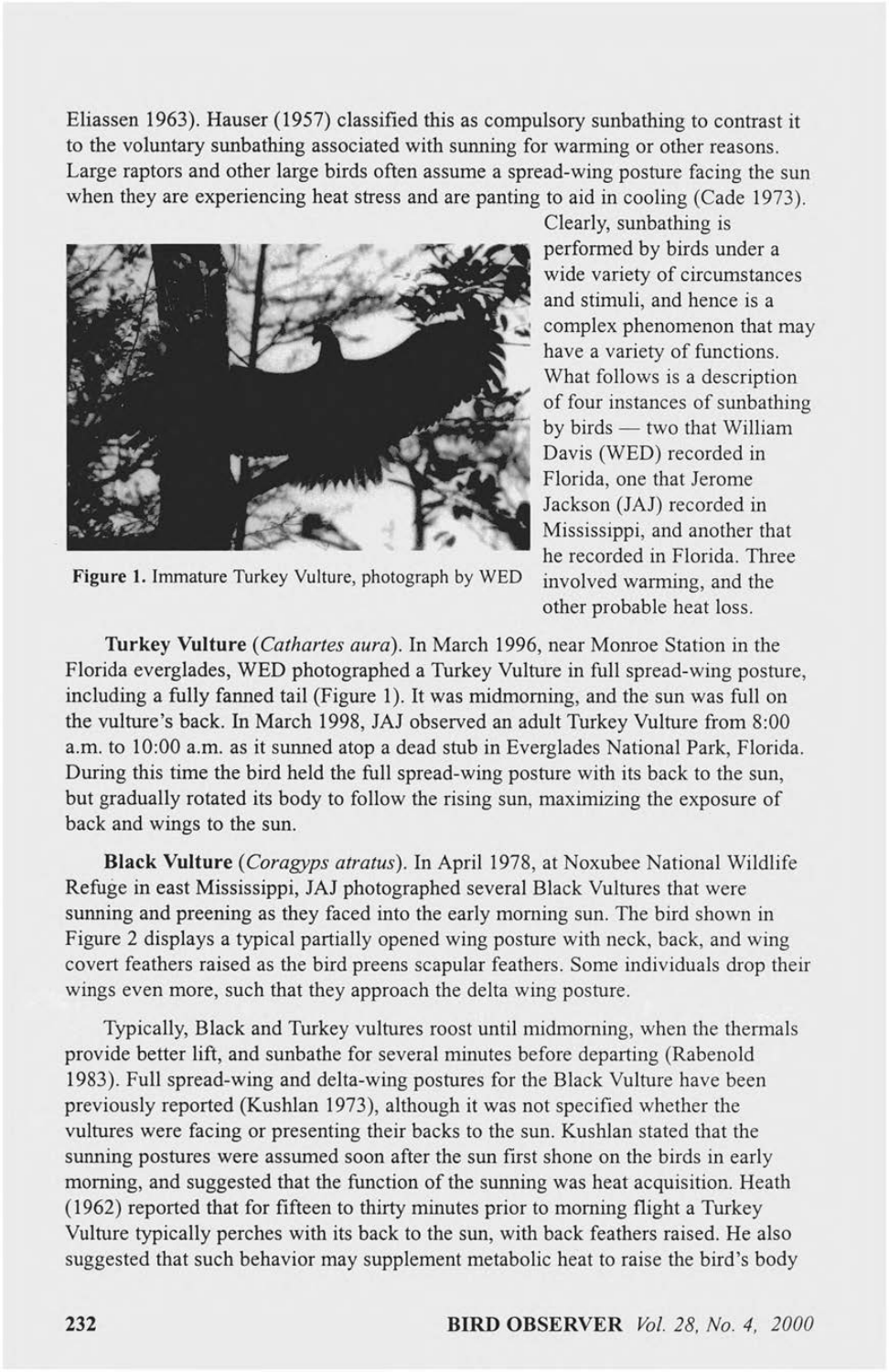temperature from its nocturnal low.

Houston (1980) suggested that in large, soaring birds sunning might function to hasten feather recovery after deformation caused by flight. The Old World vultures he observed in Africa did not sunbathe in early morning, but rather sunbathed during periods of full sun following their arrival at a food source. He experimentally showed that deformed feathers recovered more rapidly in sun than in shade. Our observations reported here, and those of Kushlan, were



Figure 2. Black Vulture, photograph by JAJ

made in the morning before extensive soaring had occurred; thus Houston's explanation seems unlikely in these particular cases.

Black and Turkey vultures often face the sun in delta-wing postures, but the thermal impact of this behavior on a bird is not certain. The Black Vultures in Mississippi were not under thermal stress. It was early and the morning was cool. Thus the function of the behavior was not likely to cool off, and might have been to warm up. Under different circumstances such a posture could serve to dissipate excess body heat or to raise body temperature (Kirk and Mossman 1998), but as discussed below, other functions may be involved. The time of day and back-to-sun posture suggest that the Turkey Vulture WED observed was sunbathing to gain heat from the morning sun.

Great White Heron *(Ardea hewdias occidentalis).* In June 1998, WED photographed a Great White Heron sunbathing on Key Largo, Florida (Figures 3 and 4). The bird was facing the sun and was in a typical delta-wing posture, with the ventral surfaces of the wings held approximately perpendicular to the sun. Delta-wing sunning has been frequently reported in the blue-morph Great Blue Heron (e.g., Butler 1992), and several photographs of birds in this posture are printed in Allen (1991), although the sunning behavior is not identified in the photograph captions. We have found no reference to sunning by Great White Herons (white-morph Great Blue Herons). A chick of the closely related Grey Heron *(A. cinerea)* of Europe sunning with a delta-wing posture is illustrated by Milstein et al. (1970), suggesting that the behavior is innate or develops early in life. Milstein et al. also report that gularfluttering, a cooling mechanism, is sometimes associated with sunbathing in both chicks and adults, suggesting that the sunbathing might lead to heat stress or be a cooling mechanism associated with heat stress as previously described. Butler (1992)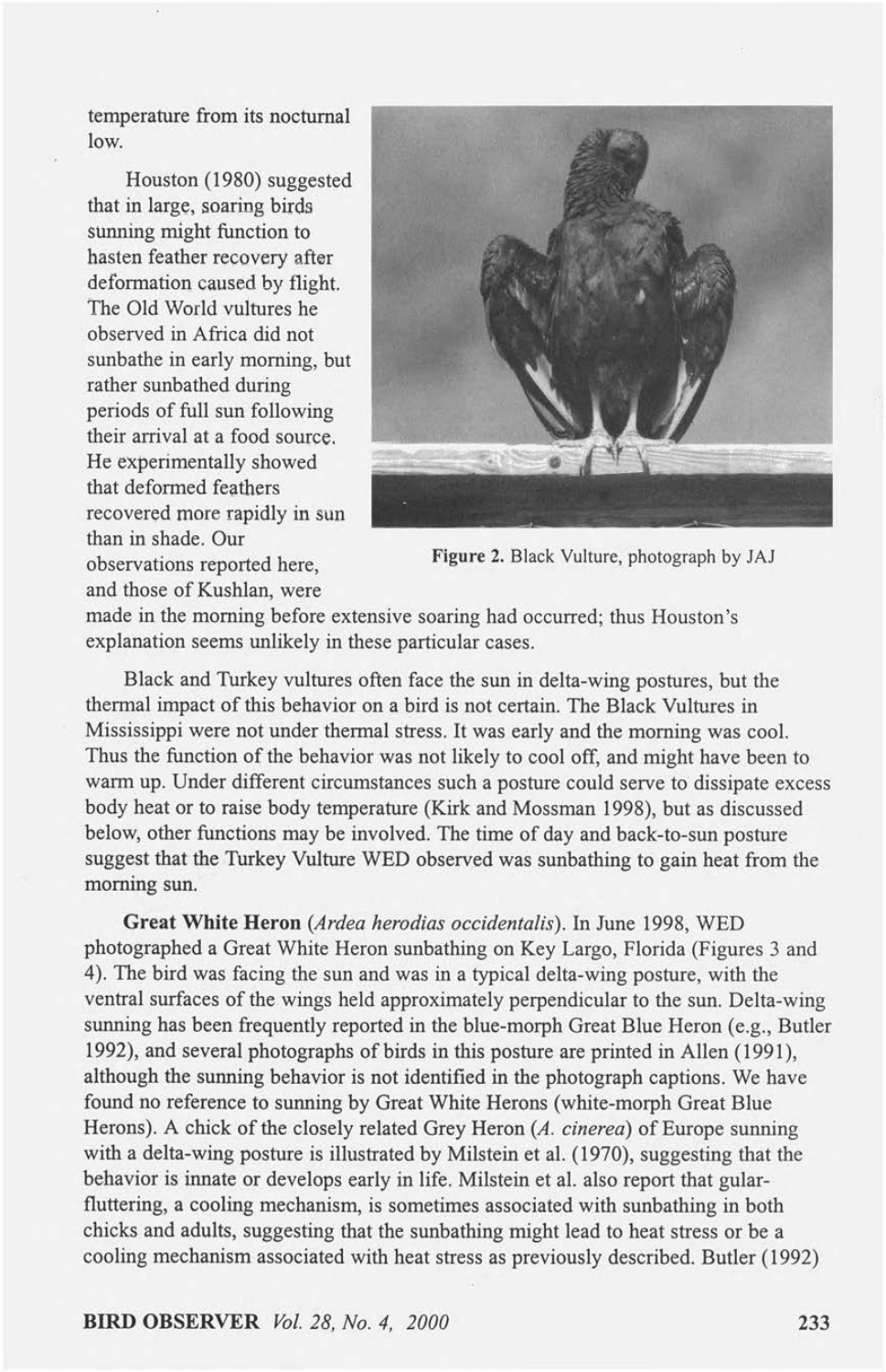

**Figure** 3. Great White Heron, photograph by WED

sums up our knowledge of sunning in the Great Blue Heron: "Droops and exposes inside of wings on sunny days [delta-wing posture], perhaps to radiate body heat on warm days and absorb solar radiation on cool days."

Kahl (1971) reports wingspreading in thirteen species of storks, many of which adopt the delta-wing posture. Kahl further suggests that wing-spreading helps to reduce hyperthermia by exposing the thinly feathered underwings to convection cooling when air temperature is below body temperature. However, in these cases he

suggests that the birds hold the back to the sun and often pant (a cooling mechanism). Further, when storks face the sun in delta-wing posture, it is generally early morning or late afternoon, and he concludes that they are *warming* in the sun.

So why was this Great White Heron sunbathing? It was late morning, hot and humid, and under full sun. The bird was preening and it was not panting. We do not

believe the delta posture of herons is purely a response to thermal stress. If this heron had been truly under thermal stress, it could have stood in water or sought shade. It did not; it stood in the morning sun, preening its feathers (Figure 3). Postures and behaviors of birds change with increasing thermal stress (e.g., Schardien and Jackson 1979) from a normal posture to partially extended extremities, to extended extremities with raised contour feathers, to extended extremities with raised contour feathers and panting or urihidration



**Figure** 4. Great White Heron, photograph by WED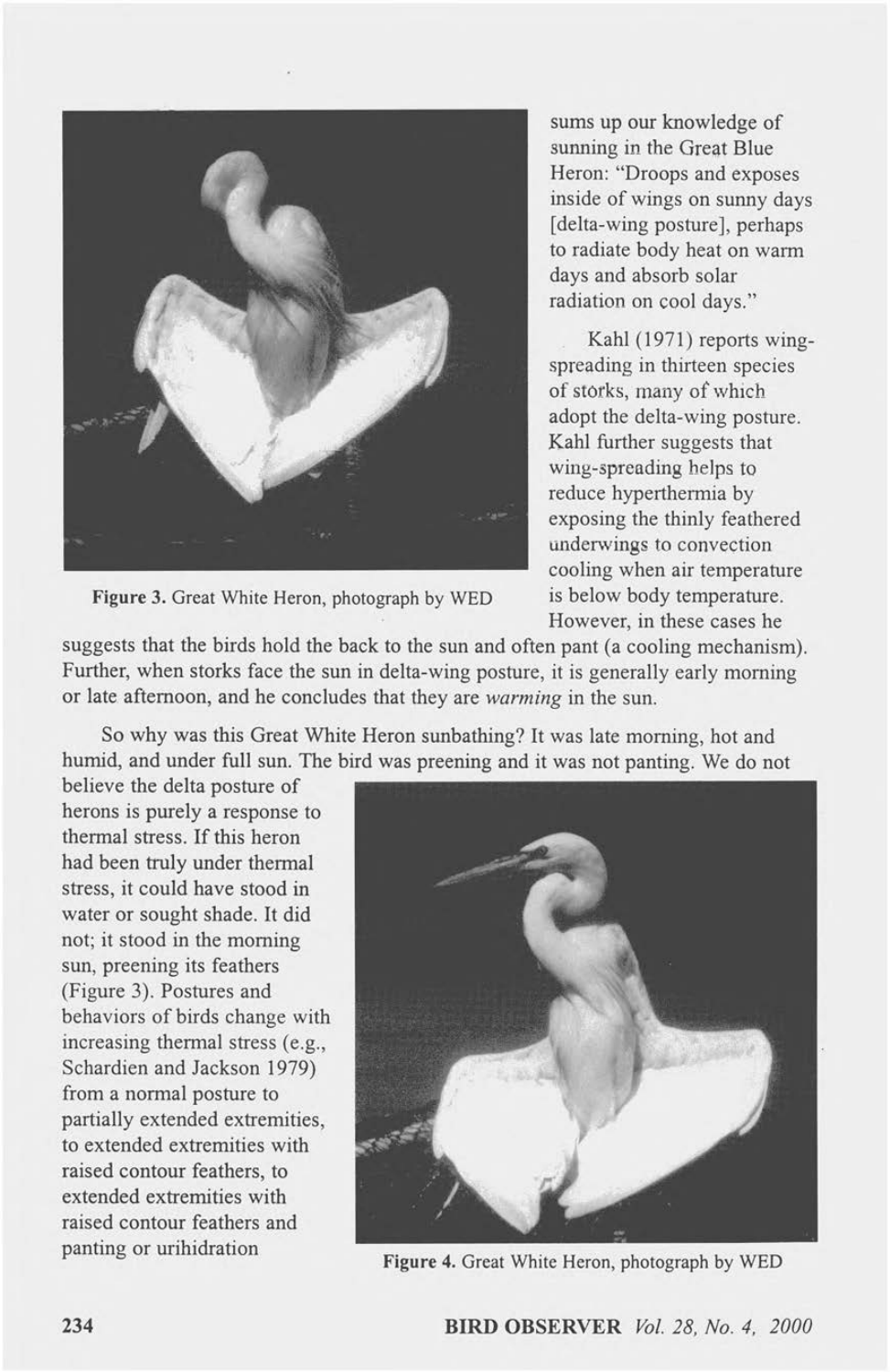(excreting on the legs as in storks and New World vultures). By dropping its wings, the bird increased its exposed surface area and thus probably increased loss of body heat through convective cooling. Furthermore, the white color of the wing linings would reflect rather than absorb heat. The underwing coverts of this bird were not raised, however, but rather were flat against the skin, which should retard heat loss. Thus, we conclude that the bird, although probably losing heat, was not under thermal stress, and the sunning behavior may have had other functions.

To understand why any of these birds were sunning, or why they display the delta or any other sunning posture, we may need to look beyond thermal relationships. Others (e.g., Hauser 1957) have suggested that exposure of ectoparasites to the sun might increase their activity and hence the ability of the bird to detect and remove them. We suggest that exposure of the underside of the wings to full sun would also change the microclimate provided by the feathers of the underwing for ectoparasites. Feather moisture would likely be decreased, and feather surface temperatures increased. Adult ectoparasites might easily evade such a change by moving, but eggs of ectoparasites laid in such a previously protective environment might be killed. Studies of the behavioral ecology, habitat preferences, and physiological limits of avian ectoparasites might provide answers to the more enigmatic aspects of sunning behavior. Clearly, the evidence in storks, herons, and in vultures and raptors suggests that sunning postures may have multiple functions depending on environmental conditions and the physiological state of the bird.  $\blacktriangleleft$ 

## References

Allen, H. 1991. *The Great Blue Heron*. Minocqua, Wisconsin: NorthWord.

- **Arad, Z., U. Midtgard, and M.H. Bernstein. 1989. Thermoregulation in Turkey Vultures,** Arteriovenous Heat Exchange, and Behavior. *Condor* 91: 505-514.
- Audubon, J.J. 1831. Introductory Address, *Birds of North America*. In H. Tully 1950. Herons Sun-bathing and Sitting on Ground. *British Birds* 43: 374-375.
- Butler, R.W. 1992. Great Blue Heron. In *Birds of North America*, No. 25. A. Poole, P. Stettenheim, and F. Gill, eds. Philadelphia: Academy of Natural Sciences; Washington **D.C.: American Ornithologists' Union.**

Cade, T.J. 1973. Sun-bathing as a Thermoregulatory Aid in Birds. Condor 75: 106-108.

Eliassen, E. 1963. Preliminary Results from New Methods of Investigating the Physiology of **Birds During Flight.** *Ib is* **105: 234-237.**

Hauser, D.C. 1957. Some Observations on Sun-bathing in Birds. Wilson Bulletin 69: 78-90.

Heath, J.E. 1962. Temperature Fluctuation in the Turkey Vulture. *Condor* 64: 234-235.

- Houston, D.C. 1980. A Possible Function of Sunning Behavior by Griffon Vultures, *Gyps* spp., and Other Large Soaring Birds. *Ibis* 122: 366-369.
- Kahl, M.P. 1971. Spread-wing Postures and Their Possible Functions in the Ciconiidae. *Auk* **88: 715-722.**
- Kennedy, R.J. 1968. The Role of Sunbathing in Birds. *British Birds* 61: 320-322.

Kennedy, R.J. 1969. Sunbathing Behaviour of Birds. *British Birds* 62: 249-258.

Kirk, D.A., and M.J. Mossman. 1998. Turkey Vulture. In *Birds of North America*, No. 339. A. Poole and F. Gill, eds. Philadelphia: Birds of North America, Inc.